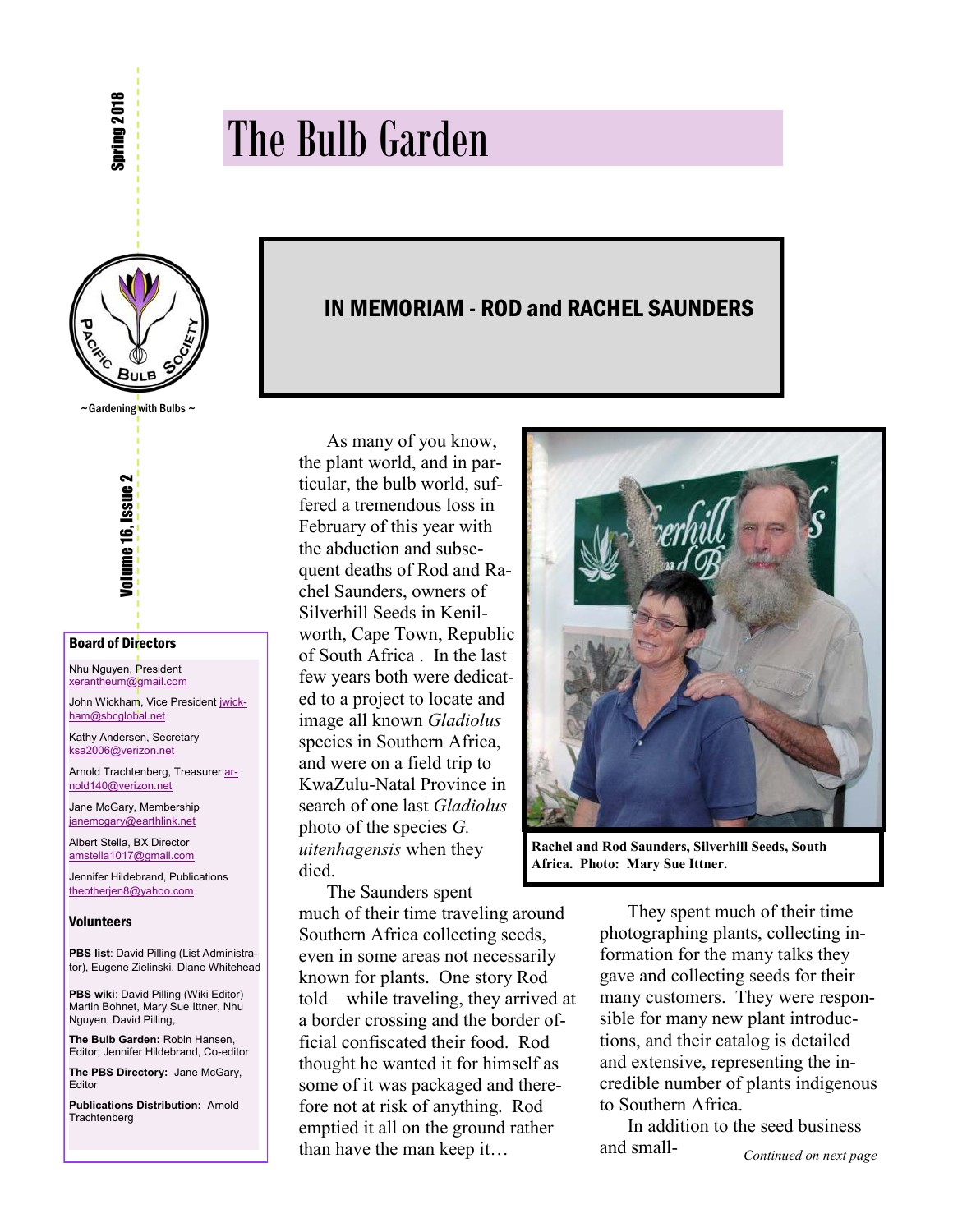# Saunders *cont'd*

holding (small farm), the Saunders had a tissue culture lab with partner Andy (Andrew) Hackland at Brakenfell where their memorial service was held. They grew some plants in greenhouses there and trialed annuals in beds along with the tissue cultured plants they sold, but they also had some native bush where they would sprinkle excess seed, consequently having some interesting plants growing there. They spent a great deal of time clearing the area of exotics before they started sowing their seed.

As you can imagine there were any number of stories family and friends told through the many years of knowing Rod and Rachel. Here is one published in the Indigenous Bulb Association of South Africa.

"Of Plant Names and Sacred Cows"

I trained as a horticulturist in amenity horticulture and worked for many years tending parks & open spaces, sport fields & motorway



**Rod Saunders. Photo: Mary Sue Ittner.**

verges. Mid-way through my career I had a crisis, decided that I did not want to do this for the rest of my life & had the impudence to apply for the post of nursery manager at South Africa's premier Botanic Garden. To my surprise I got the job! For the first few months I lived in awe working at Kirstenbosch. Here I was surrounded by all those experts who previously I had only read about in botanical journals, and now I

could count them as colleagues!

Working a few minutes past home time one night, a friend ambled past my desk, idly flicked a white *Agapanthus* flower onto it and wished me good night. A wicked thought passed through my mind and with the single white bloom I went into the nursery. I selected and filled a pot with soil and placed the flower at ground level so that it seemed to emerge from the soil. I then cut some *Nothoscordum* leaves (onion weed) and arranged them in a fan with some florist wire, and they too were placed emerging from the soil next to the white flower. The entire pot surface was covered with some decorative gravel to hide my handiwork and I sought a plant label with which to name my specimen, *Albocrocus virgineus*. I accorded it an author and a fictitious collection and accession number, left the specimen on my desk and went home.

The next day I arrived early, took my specimen into the tea room where we commenced the day's activities and showed off the beautiful flower which had emerged overnight. What had started off as a light hearted joke now developed into a serious discussion on the beauty of *Albocrocus*! My colleagues had heard of it, yes, and knew that it wasn't South African, and it was the first time that any of them had seen it. I could barely contain myself as I answered their questions regarding growing and flowering the plant. The bubble had to pop somewhere! One of the volunteers working in the garden walked into the tea room, looked quizzically at the plant and said, "It looks just like an *Agapanthus*", and thus ended my subterfuge. My credibility was in tatters and nobody ever believed me or took me seriously ever again!

The Saunders were, by any gardener's reckoning, total plant addicts, and they went to great lengths in pursuit of *Gladiolus* species for their book, as evidenced by a quote from their January 2016 newsletter:

"Two other rare Gladiolus species that we

**The Bulb Garden**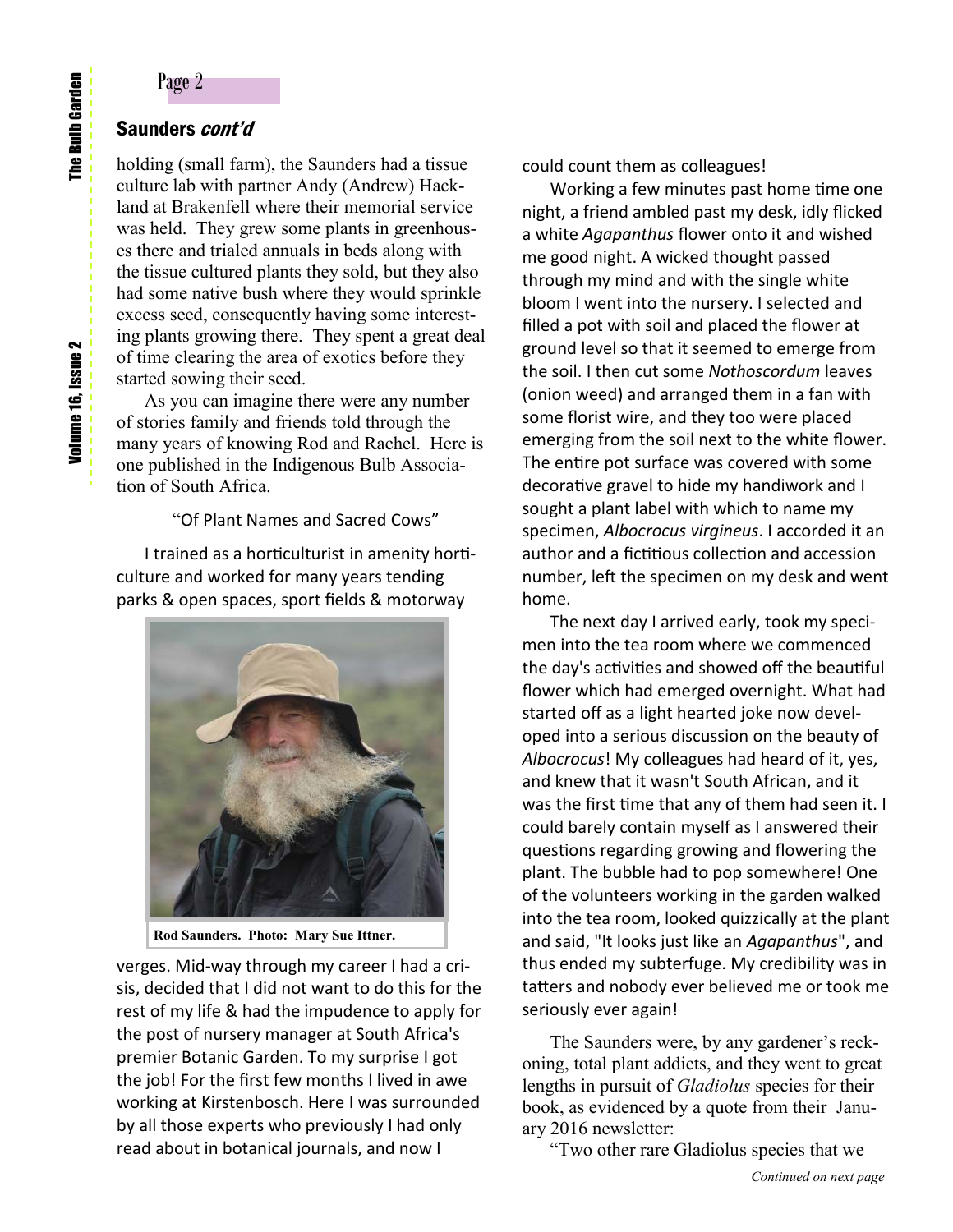photographed last year are *Gladiolus antholyzoides* and *Gladiolus phoenix. Gladiolus antholyzoides* used to occur in large numbers around Sasolburg in the Free State south of Johannesburg, as well as around Pretoria. Due to urban encroachment and mining, most of its habitats are now gone, except for a few plants left in a wild area of a friend's garden. We have been communicating with him and he agreed to let us know when the plants were coming up to flower. Lo and behold, despite the drought, in November he phoned and told us to come quickly as several plants were about to flower. So we booked flights to Johannesburg for the following week, hired a car, drove to Sasolburg to photograph the Gladiolus, and flew back to Cape Town the same day. An expensive Gladiolus!!

*Gladiolus phoenix* is one of the species that we thought we would not find. It only flowers in the first year after fire, and it only occurs in the Bainskloof Mountains behind Wellington in the SW Cape. However, early in 2015 Bainskloof burned, so we vowed that from November onwards, we would do weekly searches of the area until we found it! We were so lucky – on our first search, there it was, right next to the road! What a gor-

geous plant – a large tall branched inflorescence with masses of clear pink flowers all open at the same time. It is amazing that such a striking plant has only recently been described, and we assume that this is because of the position of the plant in relation to the road. The road is extremely narrow with a precipitous drop on one side, and most people would have their eyes glued to the road rather than looking for plants up the bank!"

They were very active and extremely supportive members of the Indigenous Bulb Association of South Africa. Rod had chaired the association and Rachel was treasurer and editor of the yearly Bulletin for many years. Both were long-time members of the Committee (Board).

# **From Ondine Schrick, Horticulturist, Silverhill Seeds**

 Rachel was born on March 1, 1954 in Johannesburg, South Africa. She received a Ph.D. in Microbiology from University of the Witswatersrand, Johannesburg. She was active in the Mountain Club of South Africa where she met Rod. They married in 1976 and her interest in plants started after meeting him.

Rod was born on February 15, 1945 in the United Kingdom (U.K.) and came out to South Africa with his family as a young boy. He attended school in South Africa and went on to study horticulture in Pretoria. He then applied for a job with the Pretoria Parks Department, moving on to work with the Johannesburg Parks Department where he worked in

> the Brixton Cemetery, followed by a stint at Joubert Park.

 At the end of 1983, Rod and Rachel moved to Cape Town where Rod got a job as nursery manager at Kirstenbosch National Botanical Garden. They enjoyed the lifestyle that Cape Town had to offer, cycling, windsurfing, diving for crayfish and climbing mountains to look at wildflowers, They even bought a kiln and made

**Rod & Rachel Saunders. Photo: Maria Perry**

pottery.

When the opportunity came to buy the seed business, they both took the risk of leaving their jobs, turning Silverhill Seeds into one of the most successful seed businesses in the world. Travelling extensively throughout Southern Africa, they collected and procured a vast range of plant seed. Their large and extensive internet-based catalogue speaks of their collecting dedication and depth of knowledge. Seed was sold to a range of plant enthusiasts, collectors, breeders and commercial businesses worldwide.

Rod and Rachel were also enthusiastic mountaineers and hill walkers, activities that took them to remote parts of Africa. Often these trips would yield new plant discoveries and *Continued on next page* 

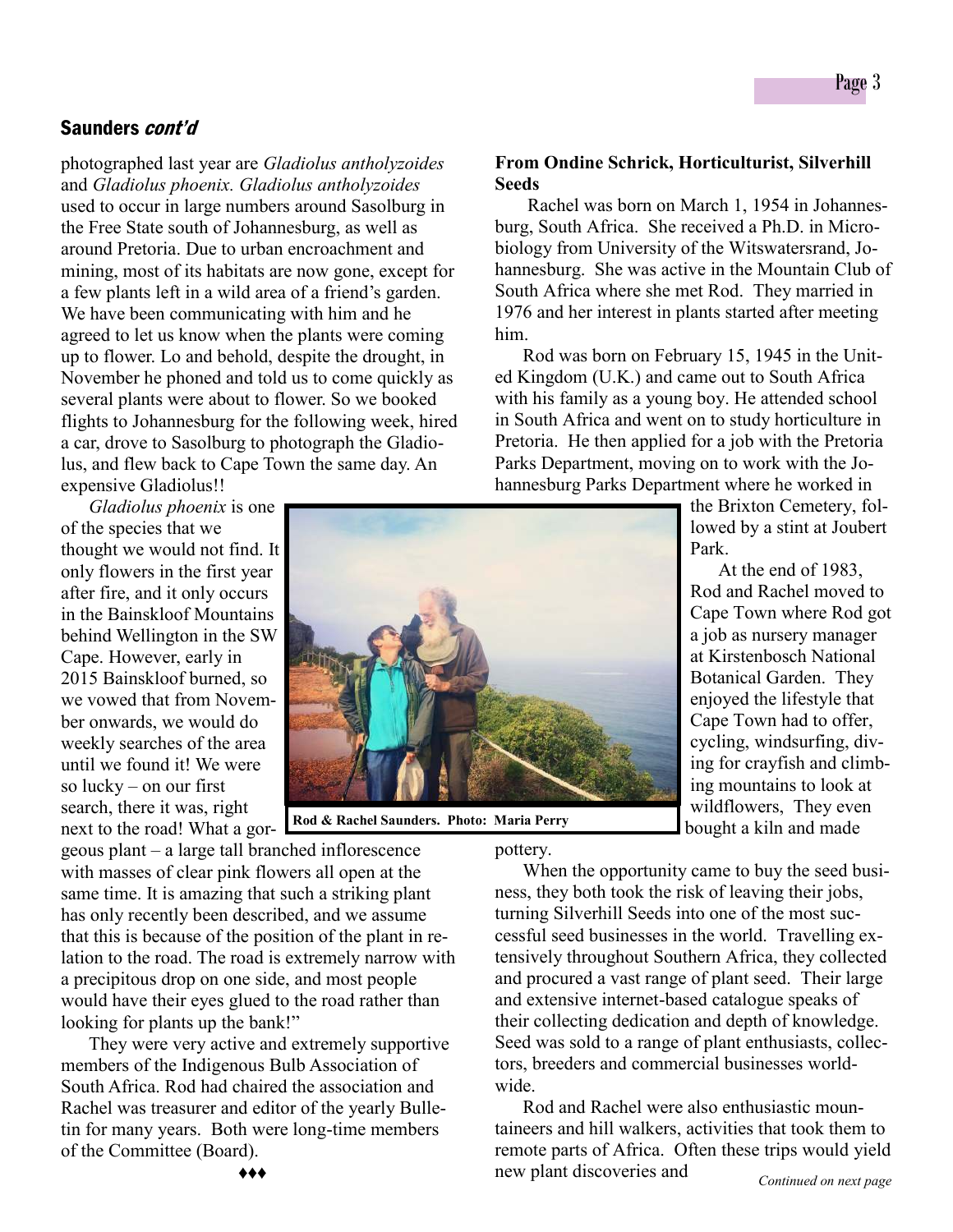# Saunders *cont'd*

uncover the rarest of species. In the last few years both were dedicated to a project to locate and image all known *Gladiolus* species in Southern Africa, and were on a field trip to KwaZulu-Natal Province when they died.



**Rachel Saunders with** *Romulea omibergensi.* **Photo: Mary Sue Ittner.**

*Ondine Schrick has worked for Silverhill Seeds for twenty years. She goes on to say that the Saunders touched many peoples' lives with their kind, generous natures. Their contributions to the botanical and horticultural world are and will be greatly missed; the world is a richer place for their time spent here, however short.*

 *Ondine continues… The first thing Rod said to me as I walked in on my first day working with them was "*Keep your ears and eyes open and your mouth closed and you will learn a lot." *which she says she has done. Both Andrew and she owe their love for plants to Rod and Rachel. At this time Ondine, who has inherited Silverhill Seeds from the Saunders, will continue to run the nursery and seed collection will be done mostly by others.*

#### *♦♦♦*

# **From Mark Perry, Rod's cousin, who farms 85 acres and has a small herd of pedigreed English Longhorn cattle.**

Some 50 years ago as an impressionable young boy (aged 7) I first met Rod. My family had emigrated from the UK to Swaziland and

stayed with his family en route. We had traveled by boat to Cape Town and by train to Johannesburg, where Rod and his father collected us. They had already procured us an old Holden station wagon for the last leg of the journey to Manzini (Swaziland), where my father was taking up a position as a Medical Practitioner.

Tall, bearded and friendly, I had never met anyone like Rod before - knowledgeable about everything small boys like, such as animals (domestic and wild), the African "bush", cars, mountains, etc. Unusually he treated me as a complete equal, never patronizing and with (in retrospect) infinite patience and time for an irritatingly inquisitive and awestruck boy. We immediately struck up a strong rapport which has lasted for half a century (and if anything was strengthened when he married Rachel).

Some months later Rod came to see us in Swaziland in his battered old Land Rover (another of his interests at the time) whilst his aunt/my grandmother was staying with us. She wanted to visit a game reserve in South Africa (a couple of hours' drive over the border in Natal (now Kwa-Zulu Natal Province)). My sister and I did not have passports (children didn't in those days) so about a mile short of the border control post Rod just drove the Land Rover off the road and took a detour round to avoid it! He wasn't at all bothered about officialdom or presumably the consequences of being found with us on the other side. With him as our guide we then experienced the most amazing trip into wild Africa.

Over the next half century Rod and Rachel have been a constant presence in my family's lives (my parents, brother, sisters and my own wife and children), both when they visited UK and when we visited Africa. Unlike Rod, Rachel was a prolific correspondent and kept in close touch via regular emails, so we were able to maintain a feeling of closeness and continuity in spite of the challenges of geographical dispersion. I would describe her as force of nature (something of a cliché, but very accurate for her). A talented academic, with a warmth and disarming honesty which she radiated like a beacon; her open generosity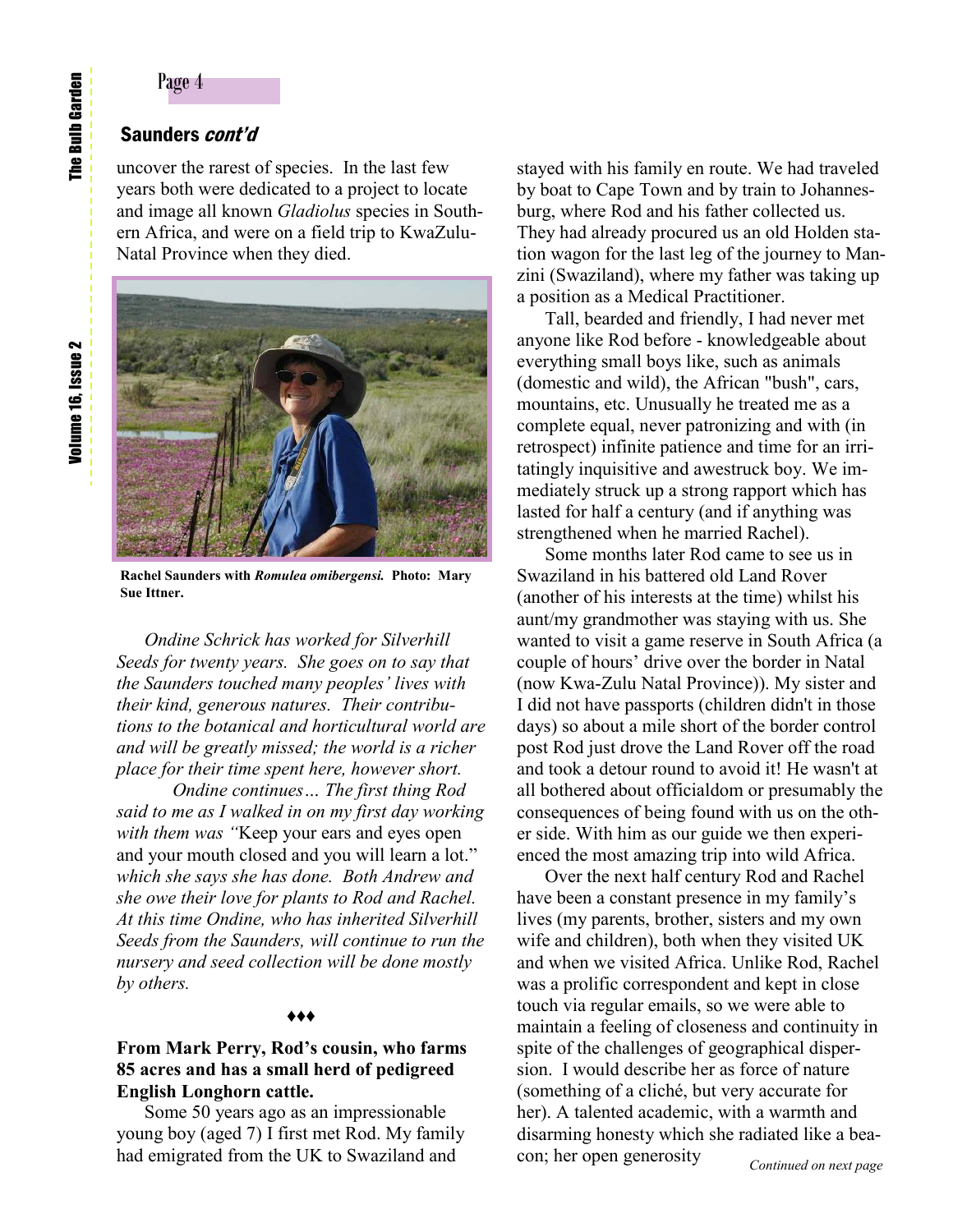was legendary.

When the news of their abduction came through in February, the effect on our family (after the initial disbelief and shock) was to unite us in a way that could not have been predicted. We immediately mobilized to ensure that all efforts were focused on securing their safe return. As Rod and Rachel were British nationals, the UK family took it upon ourselves to work closely with our Government as we believed this represented the best way to try to find and save them. We engaged extensively across multiple levels in order to ensure that their case was given maximum priority: all of us (including our children) wrote to our respective Members of Parliament (probably more than ten, who in turn all lobbied the Foreign Office on our behalf) and in some cases actually met with their Members of Parliament to ensure there was continued focus and understanding that Rod and Rachel had a concerned and involved UK family. We had direct contact with the Foreign Secretary and assurance that the Prime Minister was being kept briefed, and I spoke with the FO case officer and South African Police Service liaison officer on a daily basis up until the point that it was clear that there was little hope they would be recovered alive. I tell you all this to demonstrate that although Rod and Rachel chose not to have a family of their own, they were in fact very family-oriented and **much** loved by us all.

One of Rod's quotes that his cousin (Mark Perry) remembers above all – "A horticulturalist is taught. A plantsman is born."

*Mark has been in close contact with the BBC about a memorial episode of Gardeners World with whom they were filming just before they were abducted and this is likely to be broadcast early next year once the trials are over.*

#### *♦♦♦*

#### **From Maria Perry, Mark's daughter**

Two years ago I went to stay with Rod and Rachel for a month at their house in Cape Town. I had finished my first year at university and wanted a new experience during my summer holiday. Having known them all my life, I'd not seen them in a while, but as soon as I arrived I was greeted with the warmest welcome, I was given the full tour - going to their farm, travelling to Bainskloof, the Cedarberg, Hermanus, the Bottelary Hills. Their knowledge on plants and the land never ceased to astound me. Rod and Rachel seemed to know everything about everything. My favourite memory comes from climbing Table Mountain - we parked at the bottom and climbed up the less touristy side (which meant it was much steeper). At 62 and 71, Rachel and Rod powered through the 2000-foot (610 meters) climb! At the age of 19 (and not unfit), I was trailing behind wondering how they did it. They had so much energy and vitality - both with a glimmer of inquisitiveness and spark in their eyes. When I (finally!) got to the top I was greeted with a big high five and a friendly grin from them both. Rod and Rachel had two loves - their plants and each other. They made the most of every moment and always had each other by their side. It's not an exaggeration to say they were "one of a kind" people. Their memory will live on in everyone's lives they touched no doubt - for their kindness, friendship, warmth and of course botanical prowess. Rod gave me many words of advice whilst I was out there, but this one stays with me, especially in light of the events surrounding their passing: 'Get theoretical, not angry.' This was their attitude on life. Their thirst for knowledge and rationale is what contributed to their inspirational success in the world of botany.

#### *♦♦♦*

# **From Rod's cousin, Phillip Maynard, now living in Canada**

My memories of Rod are largely based on when the Saunders family stayed with us at my parents home before they went to Africa. Being the same age (Rod was 3 weeks older than me), we went to the same school. I remember a very energetic - wild almost - tough boy who I was in awe of, perhaps a little afraid of, but he protected me at school (we were only 7 or 8).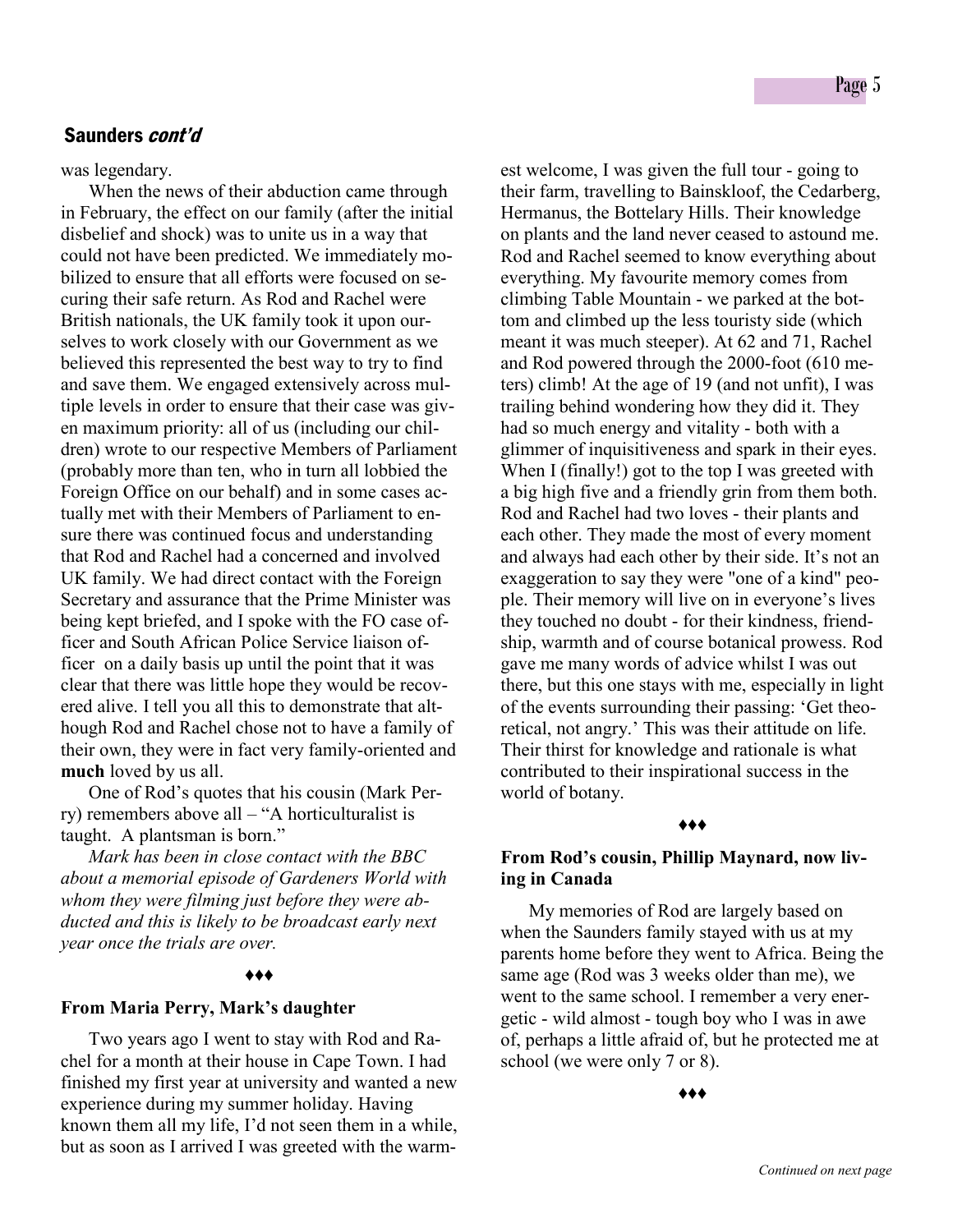# Saunders cont'd

## **From Mary Sue Ittner, PBS member and long -time friend of the Saunders**

I first met Rod and Rachel Saunders in 1999 when I invited them to visit us when they were traveling in California. I was somewhat in awe of them and their seed collecting business, but shortly before they arrived I started wondering about how we would get along. Never did I suspect that it would be the start of a very special friendship with people who lived about as far away from us as possible.

Besides our common interest in bulbs, we discovered that we four liked hiking and looking for plants in the wild. They were easy companions and before their visit was over, we were working as a team and very comfortable with each other. Over the years we visited them four times in South Africa, staying with them for a portion of each visit. We met them in Denver to hike when Rod was on a North American Rock Garden Society speaking tour. And in June 2017 they returned to California and we spent a week together exploring new territory and introducing them to some of our favorite places where we live.

Like so many others we benefited from their kindness. I had fallen in love with South African *Erica* species and on that first visit to California Rod sat down with me and we went page by page through my *Erica* book while he suggested which ones I might be able to grow. Rachel in the background would say they didn't have seed of that one and he would say, "Some day we might." And he gave me clear instructions for how to grow them from seed, something much more challenging than growing bulbs, I found. I have quite a few established long flowering plants in my garden from their seed and many volunteers as well, thanks to Rod, and they will always be reminders of his kindness.

On our first trip to South Africa in 2001 we were arriving the morning of the IBSA (Indigenous Bulb Association of South Africa) trip to Middelpos. We hadn't made our decision to come in time to stay at the hotel in Middelpos or where others were staying in Nieuwoudtville. Rachel offered to drive our rental car the first

day as we would be too jet lagged and made arrangements for the four of us to stay some place else in both places. They took time off to travel with us for part of the time. We were returning to Cape Town and Rod and Rachel from visiting Cameron and Rhoda McMaster in the Eastern Cape on September 11 when the terrorist attacks occurred in the United States. We weren't sure when we'd be able to get home. Rod and Rachel did their best to distract and comfort us and for that I'll always be grateful.

In 2009 we were debating about going on a trip led by Cameron to the Eastern Cape in January 2010. January isn't a great time for us to travel because of my husband's business and I wanted to be sure if we went that we'd get to see Rod and Rachel too. Rachel emailed that if we went so would they and that led to the "Friends Trip" with five of us from California and six expert delightful South Africans. We were so fortunate



**Rachel at her computer. Photo: Mary Sue Ittner.**

to be on this memorable trip. One day I lost a close-up attachment to my camera. I was very disappointed, but after a cursory look didn't find it and didn't want to hold the rest of the group up by further searching. We went on and I was feeling the loss when Rod suddenly announced we were going back to find it. And did find it next to an orchid I had photographed.

Rod and Rachel were experts at going under and over fences and they and the other South Africans always had a helpful hand for those of us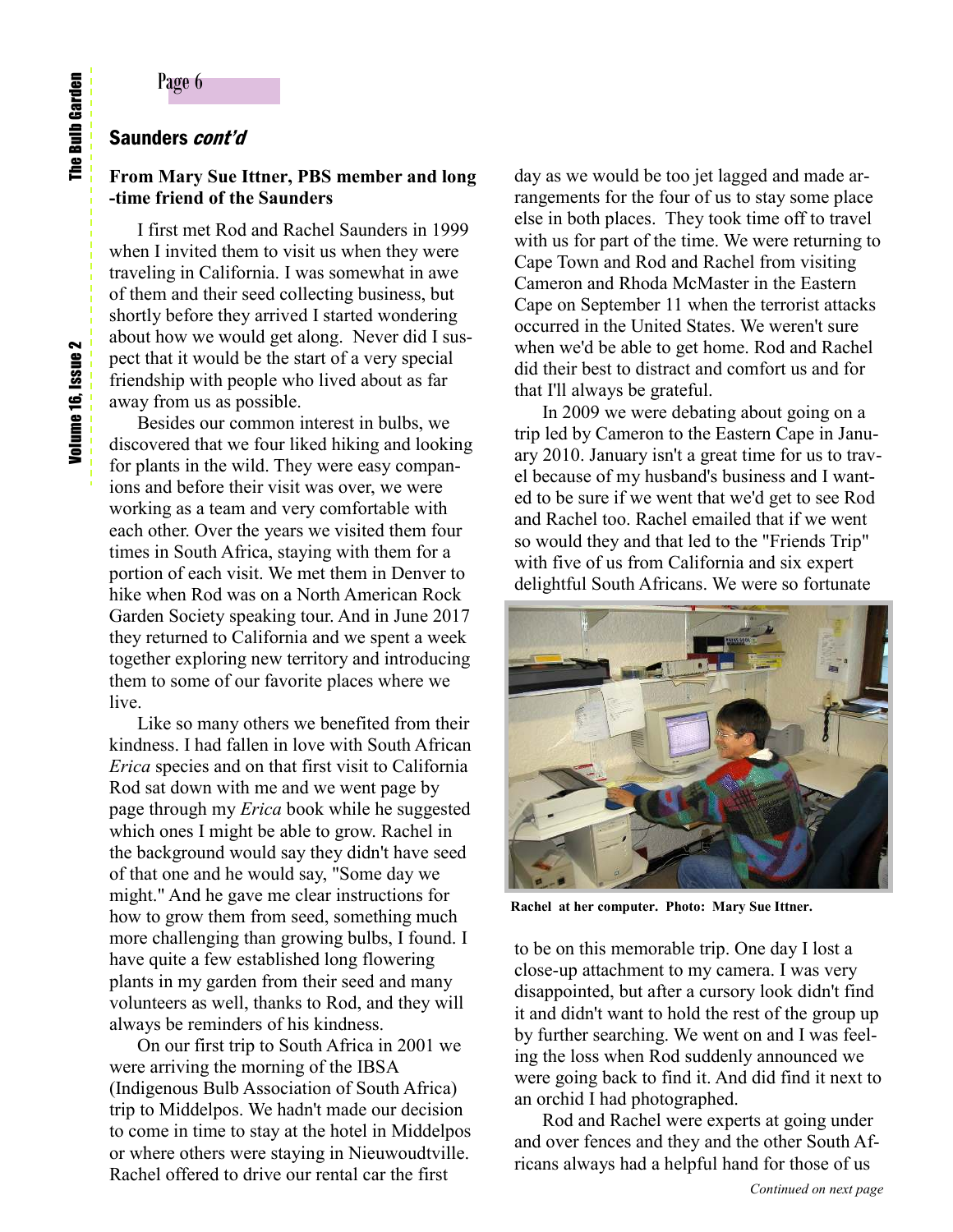#### who needed one.

On their last visit to California we were hiking in the Trinity Alps in a wet year so there was still snow on higher elevations and rushing streams of snow melt water to cross on some of the trails. This didn't slow down Rod and Rachel at all, but it did give me pause. As I was debating following them on the last day there, Rod called from across the stream that I could do it. "Take off your shoes and wade across. I'll hold your hand as you cross," he said.

Knowing about all their adventures and seeing how fit they were when out hiking reading them described as an "elderly couple" in the early news stories gave a whole new meaning to the word elderly. They camped in caves and on top of their vehicle; they forded rivers suddenly created; they searched for *Gladiolus* in remote spots hard to get to; and they retreated when threatened by thunderstorms faster than most would be able to move.

I considered Rachel one of my very best friends. She and I communicated very often by email. We had so much in common. We were both very involved with our bulb organizations; we probably



**Rod and one of many rescued and beloved feline friends. Photo: Mary Sue Ittner.** 

spent too much time on the computer intent on finishing whatever we started; and we wrote emails that were very long. We shared advice of what worked as

we dealt with similar health problems. We even chose the same camera without consultation with each other. She was kind enough to contribute to the Topic of the Week on the Pacific Bulb Society list when I was in charge and to send me photos for the PBS wiki. We were also compatible in our food preferences. Rod had long ago taken over cooking as Rachel would be on the computer and we were treated to some great pasta and fish dishes as well as big bowls of fruit. We laughed at the same things. I will miss her encouragement and support and hearing about her latest adventure, but will always feel lucky to have known her and Rod. As I look through photos we took of them over the years, she was often laughing. And often Rod was looking at her with love. I'm glad we have those as anchors for our memories.

*♦♦♦*

Many customers and others who came into contact with the Saunders were entranced with bulbs in their catalog and were so strongly influenced and so dedicated that some such as Diane Chapman at Telos Rare Bulbs started nurseries that over time have become well-known for their wonderful selections of bulbs grown from Saunders seed. Others heard them speak around the world and began to grow new or unusual bulbs and other plants that the Saunders, uniquely positioned as they were in one of the most incredibly diverse areas of Africa, made available to gardeners world-wide. Following are contributions from people who were impacted in a permanent way by the Saunders' contributions to a vast new world of seeds from one of the most diverse and richly endowed plant areas of the world.

# **From Rhoda McMasters, Napier SA: (Rhoda and Cameron McMasters own and operate African Bulbs,** [www.africanbulbs.com](http://www.africanbulbs.com) **in South Africa and are members of IBSA.)**

I think I speak on behalf of quite a few of us in SA who are fellow bulb enthusiasts and good friends with Rod and Rachel. They have been held in great esteem by many, and have been the mainstay of our Indigenous Bulb Society, caring and generous in many ways, so that they touched us all to a lesser or greater extent.

The news of their dis-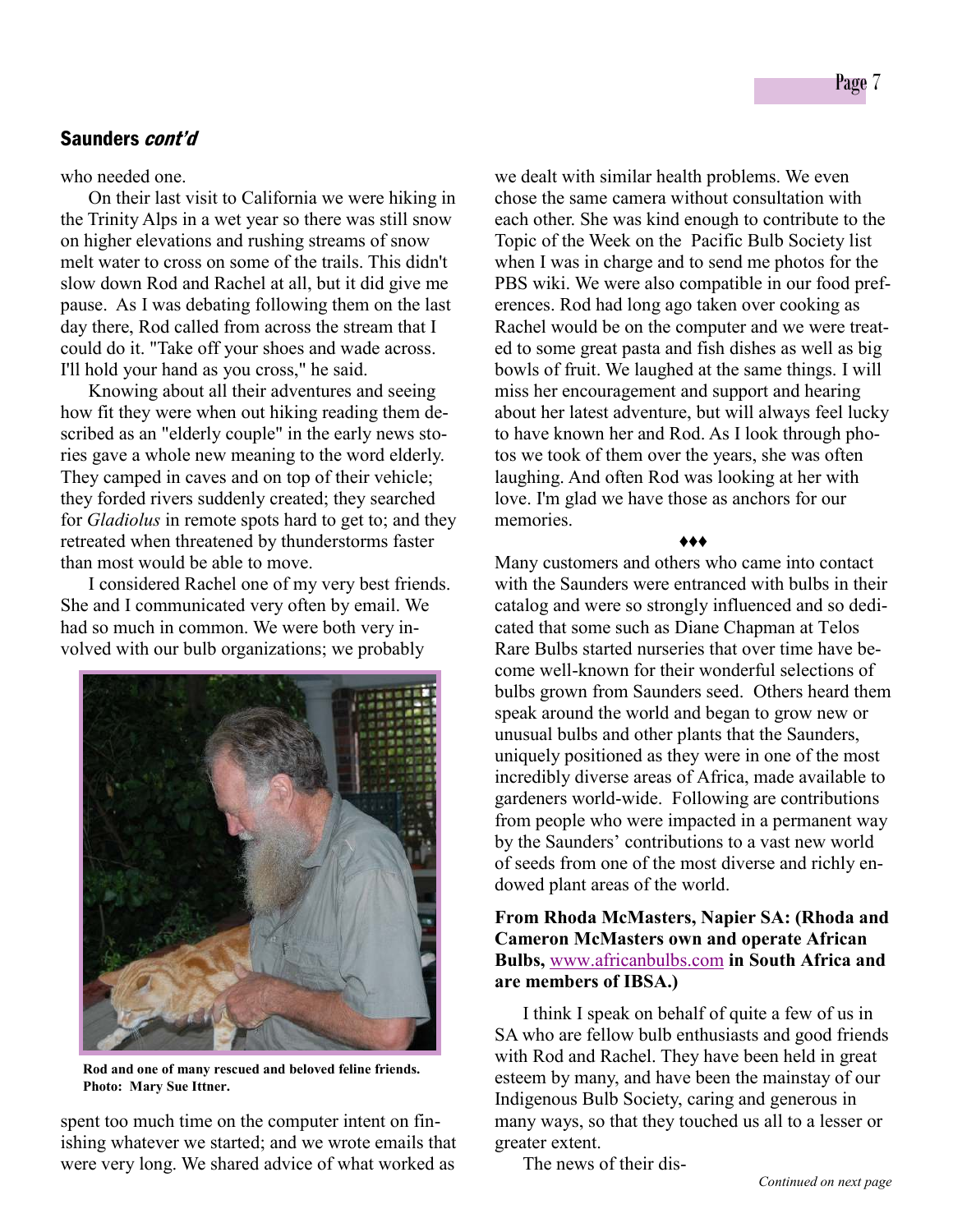# Saunders cont'd

appearance was an enormous shock. And now there has been no news for so long about their fate. Hopefully they did not suffer too much. There are no words to express our grief and many of us are devastated.

But as some of the PBS members have said, we just have to look at our bulb collections to be reminded of Rod and Rachel, and in that we can think of all the positives and the many happy times we shared. For the moment though, a huge sadness, grief and sense of loss is my overridng feeling.

#### *♦♦♦*

# **From Diana Chapman, owner of Telos Rare Bulbs in Ferndale, California** ([www.telosrarebulbs.com\)](http://www.telosrarebulbs.com)

Like others, I am in a state of shock over this. I am at an age when I am losing friends and family, and I am comforted when I feel bad by working with my bulbs. Now when I enter the greenhouses I am reminded of Rachel everywhere I look.

I started growing South African bulbs from seed in 1989 and by the early 90s was ordering seed from Silverhill. Without a computer or the internet, Rachel and I corresponded by mail, and I still have her delightful letters. I decided to start a bulb nursery; it was supposed to be a

small hobby type business to keep me busy when I retired from medicine. Rachel gave me so much encouragement, supporting my decision to leave the medical profession since she had done something similar, leaving her prior profession in research to start Silverhill with her husband. I can't say how important her encouragement and support was back then, so for about thirty years she has been a constant presence in my life,



*Gladiolus orchidiflorus* **By Andrew Massyn [CC BY-SA 3.0 (https://creativecommons.org/licenses/by-sa/3.0) or GFDL (http://www.gnu.org/copyleft/fdl.html)], from Wikimedia Commons** 

although I only met her and Rod once. I can say without hesitation, that without Rachel and Silverhill, Telos Rare Bulbs would probably never have come about. I feel as though I have taken them for granted in recent years, expecting them to always be there. I am devastated by this loss. I can't begin to imagine what the people close to them are feeling.

#### *♦♦♦*

*Grateful thanks to Ernie de Marie for permission to post his memorial of Rod and Rachel Saunders, published in the Summer 2018 issue of the NARGS Rock Garden Quarterly.*

#### **In Memoriam: Rod and Rachel Saunders**

Our community of plant lovers is a relatively close-knit extended family of sorts, and these last several weeks have been a tough time for many of us who knew Rachel and Rod Saunders. Reports first surfaced in February that they might have been kidnapped by ISIS sympathizers in the Drakensberg in South Africa, and, to our horror, we have learned over the following weeks that four criminal terrorists were involved and that Rod and Rachel are no longer with us.

 Rod and Rachel were best known as the owners of Silverhill Seeds and provided seeds of innumerable species of southern African plants to plant enthusiasts worldwide. They were passion-

> ate about their craft and their collective knowledge of the local flora and its cultivation was immense. I was one of many people that have had the great honor of being hosted by them on a couple of visits to South Africa back in the early 1990s when I worked at the New York Botanical Garden. I remember staying with them as one of the highlights of my life. They were kind, knowledgeable and just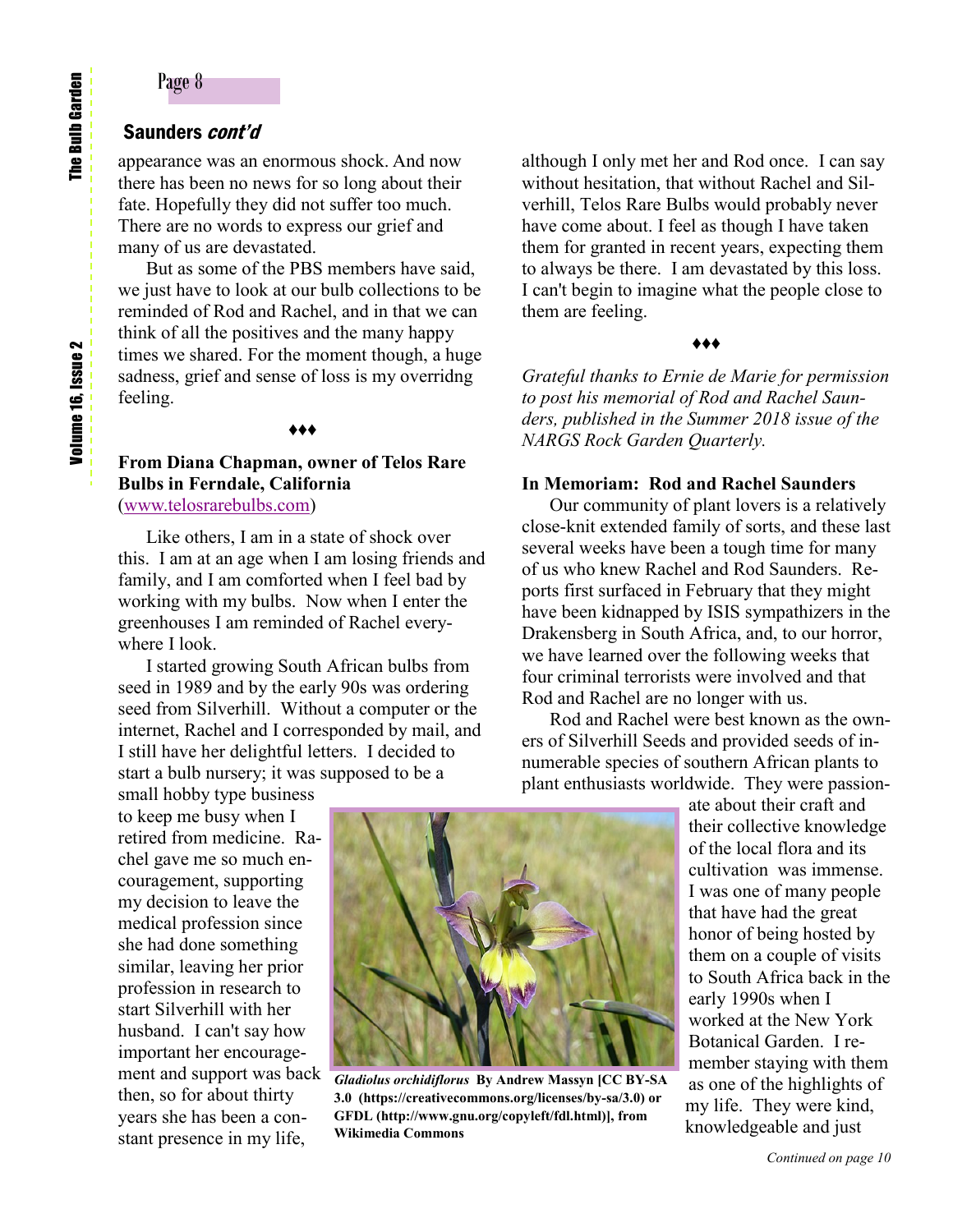# Board Minutes - April 22, 2018

 Meeting was called to order at 1:13 pm EDT. All officers and directors were present.

Treasurer Arnold Trachtenberg reported a balance of \$43,746.36 in the UBS account. The Board decided that anyone over \$25 in arrears for the SX/ BX would no longer be allowed to order. Some members continue to struggle to label their membership renewal payments properly, failing to follow the explanations. Additionally, Arnold has corresponded with Anne Wright regarding illustrations for the next *Bulb Garden* as well as for new book marks designs.

Minutes were approved as read.

Membership Director Jane McGary said that paid-up membership stood at 310, up from this same time last year. More members are staying with us instead of dropping out after a year. Reminders will continue to be sent when it is time to renew.

Editor Robin Hansen has sent the latest Bulb Garden issue to Arnold for printing. Jane suggested that PBS look into opportunities to trade ads with other plant societies.

SX/BX Director Albert Stella reported that donations are picking up. PBS has bought into a seedsharing cooperative in Brazil, and President Nhu Nguyen suggested that, as many Gesneriad seeds were received the last time, PBS should indicate that more *Hippeastrum* seeds are wanted.

Nhu also updated the Board about our electronic media presence. Since David Pilling migrated the PBS site away from Ibiblio, there have seen no further glitches on the wiki, the website, or the forum. Arnold has updated the ownership of the current domain, and PBS will continue to maintain our materials on Ibiblio as a backup.

PBS is looking into the possibility of publishing a book on *Hippeastrum*. Nhu has arranged to have some of our expert members look it over and continues to search for someone to format the book. Printon-demand services are also being sought. Jane pointed out that printing bound copies will be expensive and offered to look into formatting costs. Jane and Nhu will continue to explore possibilities.

Nhu reported that he received two applications for our annual Mary Sue Ittner Grant. Graduate student Christian Valdes Ibarra's proposal involves studying the diversity of Mexican endemic *Zephy-* Treasurer's Report for First Quarter 2018

|                                | 1st Quarter 2018 |            |
|--------------------------------|------------------|------------|
| <b>Balance Jan. 1 2018</b>     | \$               | 42,528.74  |
| <b>U.S. Members</b>            | \$               | 1,800.00   |
| <b>Overseas Members</b>        | \$               | 1,625.00   |
| <b>BX Receipts</b>             | \$               | 1,667.49   |
| <b>Investment results</b>      | $\clubsuit$      | 609.17     |
| <b>INCOME</b>                  | \$               | 5,701.66   |
| <b>BX/SX Postage</b>           | \$               | (926.85)   |
| <b>BX/SX Supplies</b>          | \$               | (66.93)    |
| <b>Board Conference call</b>   | \$               | (52.25)    |
| <b>Treasurer's Supplies</b>    | \$               | (276.45)   |
| <b>Publications</b>            | \$               | (1,560.00) |
| <b>Publication postage</b>     | \$               | (635.35)   |
| <b>PayPal expense</b>          | \$               | (207.23)   |
| <b>Bulb Garden editing</b>     | \$               | (700.00)   |
| <b>EXPENSES</b>                | \$               | (4,425.06) |
| <b>Balance March. 31, 2018</b> | \$               | 43,805.34  |

*ranthes*. Second-year Ph.D. student Anika Smith proposed travel to Chile to collect samples of three *Tropaeolium* species for genetic analysis and to study flower morphology and the way that genes control that morphology. The board unanimously supported both applications for a total of \$1,250.

A memorial for Rod and Rachel Saunders was discussed including ways that we might memorialize them and their many contributions to the study of geophytes. Arnold will research a meaningful donation. The meeting was adjourned at 2:13 p.m. The next meeting was set for 1 p.m. EDT July 29.

Respectfully submitted, Kathryn S. Andersen PBS Secretary

Page 9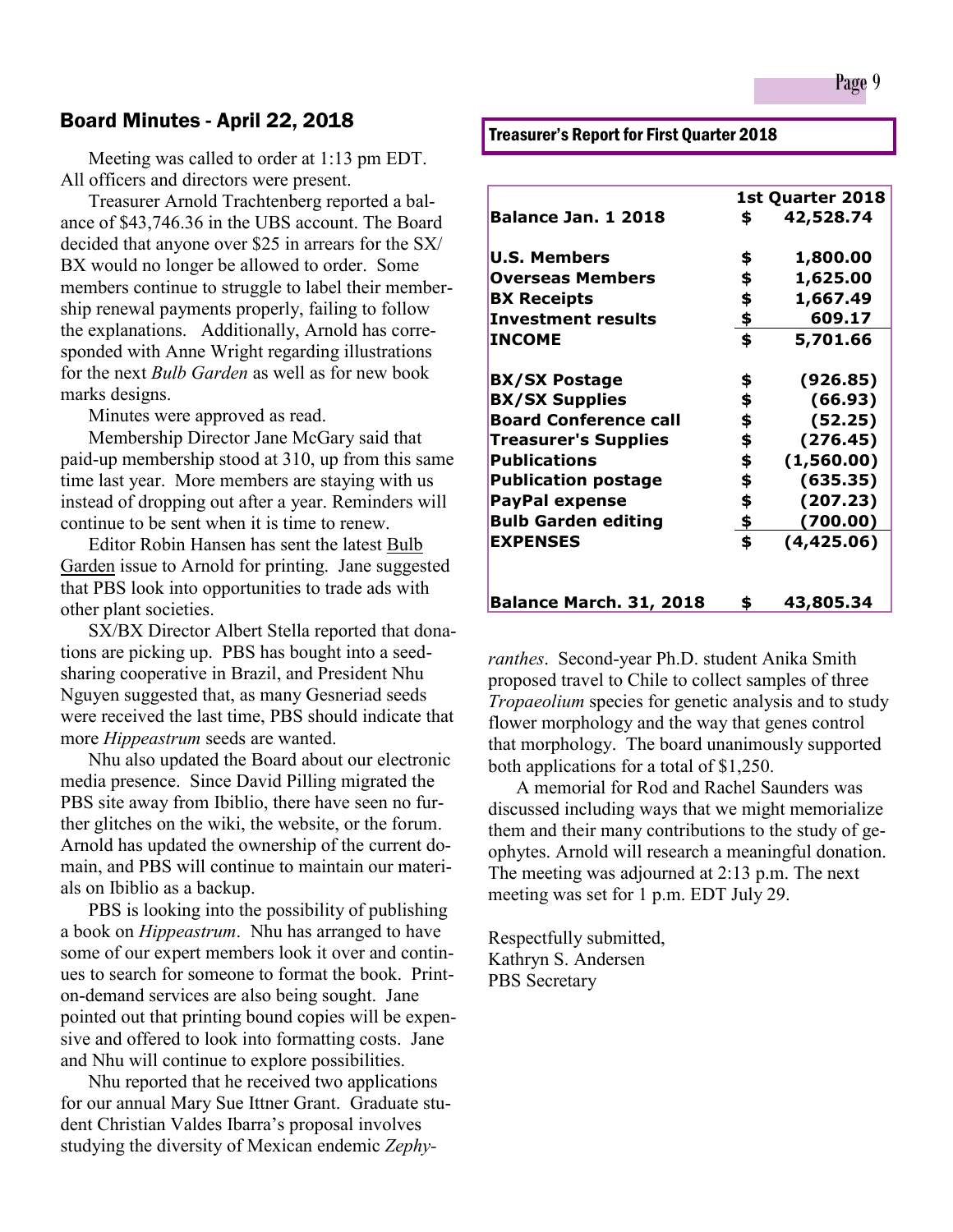# Saunders *cont'd*

really nice company. I learned what a "middelmannetjie" is from them - it's the dirt part of the driveway between the cement tire tracks they parked their "bakkie" (van) on. It's a



there after cleaning seeds. The Ursinias, Arctotis and other flower heads of the taller species would bounce up and down as we

*Veltheimia bracteata* **By David Short from Windsor, UK** 

**(Veltheimia bracteata 'Yellow' (SG)) [CC BY** 

**creativecommons.org/**

**2.0 (https://**

good Afrikaans word that we really don't have a simple translation for in English. I remember vividly the numerous flowers growing in their middelmannetiie from the leftover seed chaff they would scatter

above the bed I slept in because it was a "panic button", a not uncommon feature in South Africa that brings the neighborhood private security squad barging in the front door as the local police aren't necessarily reliable nor quick.

I also think I first had honeybush tea at their place; it is the better known rooibos tea's cousin. It is also made from a fynbos legume, in this case *Cyclopia intermedia* rather than *Aspalanthus linearis*, which is the source of rooibos (red bush) tea. I also remember being tasked by them to look for seed of *Aloe microstigma* when I went off with Ernst Van Jaarsveld to the Klein Karoo. I did manage to bring back a decent quantity of it and no doubt there are plants from that collection growing around the world. I helped clean seeds and learned the value of using different sized screens to separate seed from chaff.

> Rod and Rachel were great conversationalists and gracious hosts who ably represented the best of South Africa. They had several long-term employees (along with Rachel's mom) who worked for many years with them and they were also close to their cats, mostly rescues that changed over the years but were always well cared for. I had seen them briefly a few years ago here in New York after a talk

*Boophane haematoides* **By mmmavocado [CC BY 2.0 (https:// creativecommons.org/licenses/by/2.0)], via Wikimedia Commons**

drove over them when taking the bakkie out for another floral adventure.

We went to the Tulbagh area one time to look for seeds of Babianas and other bulbs along the road verges and I drank water from a mountain waterfall, somewhere near Franschoek, I think. They told me with confidence that it was safe so I just stuck my mug into the cool fast moving water and drank it, something I would never have done had I not been with such experienced hikers.

I learned from them not to press the button

they gave to the Manhattan NARGS chapter and I corresponded often with Rachel over the years.

 When we got our current house in 2012, I was finally able to create the gardens of my dreams on the 0.63-acre (hectares) plot. It includes a large South African garden, but there are many South African plants in all of the gardens (There is no lawn; I converted all land and even some patios to gardens.). Many of those plants came from Silverhill Seeds. Indoors, when winter is at its harshest, many bulbs and other wonders of the Cape flora sustain my soul

The Bulb Garden Volume 16, Issue 2 The Bulb Garden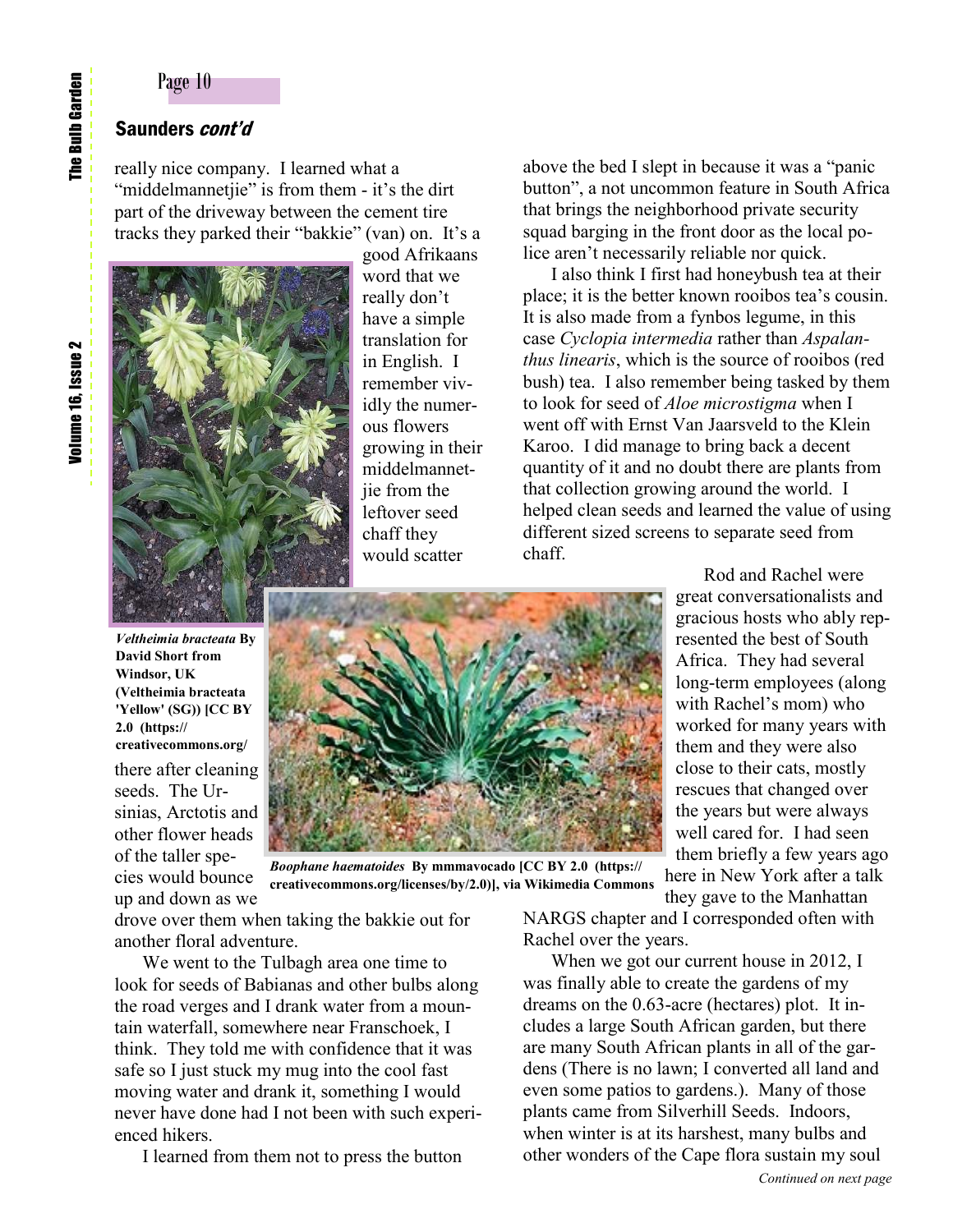under lights; again, many if not most of them coming from Silverhill Seeds. I cannot look inside nor outside our home and not be reminded and grateful for what Rachel and Rod have done over the many years I have known them.

We often have a dream of some sort that we hope will come true one day, and one of my dreams was that I would return one day to South Africa, perhaps after my retirement in a few years. I would meet up with Rod and Rachel, and we could wander the veld in search of treasures again. Or that one day they would come to the U.S. again and stay with us so that I could return the kind hospitality they showed me, and I could show them the fruits of their labors in my extensive gardens. I know I have invited them to do just that if they had a chance one day. Now Rod and Rachel have been taken from us, and these dreams of mine will remain unfulfilled. However, my memories of Rod and Rachel cannot be taken, nor will the wonderful plants I grew from their seeds. I am inspired, as I am sure many others are, to work even harder to preserve their legacy in our gardens and collections in the future.

## *♦♦♦*

We are exceedingly grateful to family, friends, employees and others who have been kind enough to contribute the following biographies, stories, photos and memories of Rod and Rachel Saunders.

SILVERHILL SEEDS Contact information: The R. Saunders Trust has been established and donations to it for publication of the species Gladiolus book the Saunders were nearly finished with will be accepted through Silverhill Seeds, but must be marked specifically for the book publication. Publication is not anticipated at least until 2019-20 since editing and layout have not begun. Please contact Ondine Schrick at www.silverhillseeds.co.za. Donations may be made to the R Saunders Trust to assist in publication of the Gladiolus book. by using PayPal or credit card, but please contact Ondine first for instructions before making a donation.

# It will soon be time to renew for 2019! We appreciate your support—we would hate to lose you!

Renewing is easy. You can renew ONLINE (\$20 U.S., \$25 international) via PayPal. Just use the button on our membership page, [http://www.pacificbulbsociety.org/membership.html.](http://www.pacificbulbsociety.org/membership.html) and follow step-by-step directions.

You can also mail in your renewal. Please direct it to Arnold Trachtenberg, 140 Lakeview Avenue, Leonia NJ 07605

Whether renewing online or by mail, please contact Jane McGary ([janemcgary@earthlink.net](mailto:janemcgary@earthlink.net)) if any of your contact information has changed. Please remember that you must be a member to order bulbs or seeds.

#### Thanks again for your continued support of the Pacific Bulb Society!